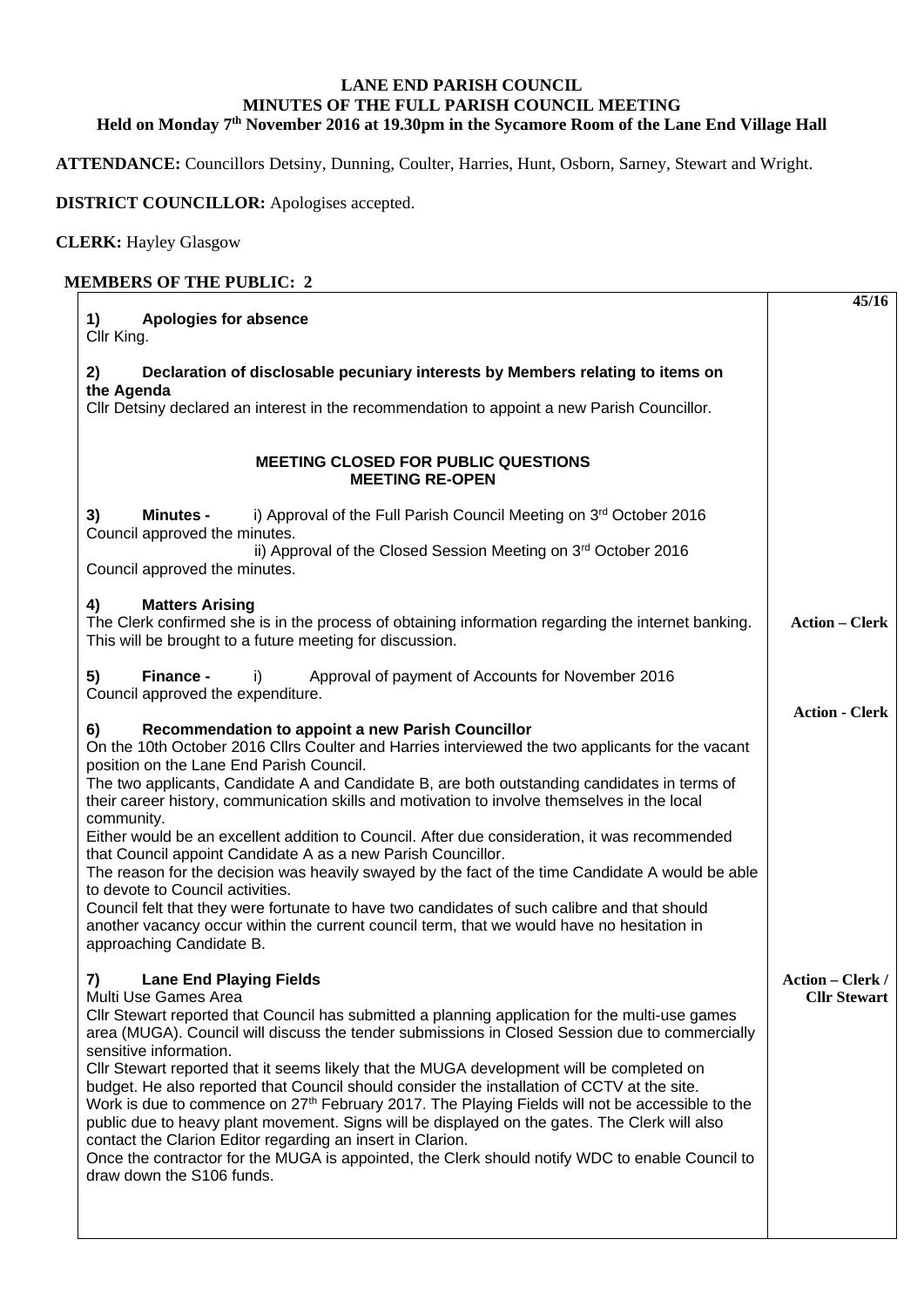|                                                                                                                                                                                                                                                                                                                                                                                                                                                                                                                                                                                                                                                                                                                                                                                                                                                                                                                                                                                                                                                                                                                                                                                                                                                                                                                                                              | 46/16                                          |
|--------------------------------------------------------------------------------------------------------------------------------------------------------------------------------------------------------------------------------------------------------------------------------------------------------------------------------------------------------------------------------------------------------------------------------------------------------------------------------------------------------------------------------------------------------------------------------------------------------------------------------------------------------------------------------------------------------------------------------------------------------------------------------------------------------------------------------------------------------------------------------------------------------------------------------------------------------------------------------------------------------------------------------------------------------------------------------------------------------------------------------------------------------------------------------------------------------------------------------------------------------------------------------------------------------------------------------------------------------------|------------------------------------------------|
| <b>PAVILION</b><br>Council received 3 tender submissions for the Pavilion. The working group interviewed 2 of the<br>subcontractors. Council will discuss the tender submissions in Closed Session due to<br>commercially sensitive information.                                                                                                                                                                                                                                                                                                                                                                                                                                                                                                                                                                                                                                                                                                                                                                                                                                                                                                                                                                                                                                                                                                             |                                                |
| Council would like to thank Cllr Stewart for the enormous amount of work he has done on the<br>project.                                                                                                                                                                                                                                                                                                                                                                                                                                                                                                                                                                                                                                                                                                                                                                                                                                                                                                                                                                                                                                                                                                                                                                                                                                                      |                                                |
| Cllr Stewart reported that Paul (the barman of LESA) has been extremely accommodating over<br>the last few months, opening the clubhouse at short notice on many occasions. Council are<br>extremely grateful Paul has been so accommodating and shown goodwill to the project.<br>As a vote of thanks Council agreed to give Paul an honorarium of £100.                                                                                                                                                                                                                                                                                                                                                                                                                                                                                                                                                                                                                                                                                                                                                                                                                                                                                                                                                                                                    |                                                |
| CIIr Stewart met with SSE regarding the car park lighting. SSE will produce a scheme for the<br>lighting and this will be reported at a future meeting.                                                                                                                                                                                                                                                                                                                                                                                                                                                                                                                                                                                                                                                                                                                                                                                                                                                                                                                                                                                                                                                                                                                                                                                                      |                                                |
| <b>Mole and Picket Charities</b><br>8)<br>Council has received correspondence from the Solicitor and the current trustees. Council are in<br>process of seeking further legal advice.                                                                                                                                                                                                                                                                                                                                                                                                                                                                                                                                                                                                                                                                                                                                                                                                                                                                                                                                                                                                                                                                                                                                                                        | <b>Action – Cllr</b><br><b>Detsiny / Clerk</b> |
| 9)<br><b>Standing Orders</b><br>The Clerk presented revised Standing Orders to Councillors prior to the meeting. A small amount<br>of changes was made in line with current legislation.<br>Council resolved that The Clerk would have authority to spend up to £1500 for urgent repair<br>works.<br>Council resolved to include the following amendment. "A Councillor who does not attend for six<br>consecutive Parish Council meetings or at least 50% of the meetings per year ceases<br>automatically to be a member of the Council unless either he/she has a 'statutory excuse' or<br>his/her failure to attend is due to a reason approved by The Council e.g. ill health; attendance at<br>WDC/BCC meetings".<br>Council adopted the revised standing orders.                                                                                                                                                                                                                                                                                                                                                                                                                                                                                                                                                                                      | <b>Action - Clerk</b>                          |
| The Clerk hopes to present revised Financial Regulations at the December Meeting.                                                                                                                                                                                                                                                                                                                                                                                                                                                                                                                                                                                                                                                                                                                                                                                                                                                                                                                                                                                                                                                                                                                                                                                                                                                                            |                                                |
| 10)<br><b>Unitary Authority</b><br>Cllrs Detsiny, Coulter and Osborn attended a meeting with BCC regarding the recommendation<br>for this issue.<br>WDC will hold a meeting on 081116 regarding their view on unitary authorities.<br>It is believed that the decision will essentially be driven by cost saving. There is an 18 month / 2-<br>year window before current primarily legislation becomes redundant. BCC are pushing against the<br>deadline to be able to complete this within the current primary legislation.                                                                                                                                                                                                                                                                                                                                                                                                                                                                                                                                                                                                                                                                                                                                                                                                                               |                                                |
| <b>Christmas in the Village</b><br>11)<br>TFB has quoted to supply and install a pillar to run the Christmas lights to the tree located in the<br>Pond. The cost for this is £1708.26 plus VAT.<br>Council approved this expenditure.                                                                                                                                                                                                                                                                                                                                                                                                                                                                                                                                                                                                                                                                                                                                                                                                                                                                                                                                                                                                                                                                                                                        | <b>Action – Clerk</b>                          |
| 12)<br>Clerk's report<br>The Clerk received a report of an abandoned car on Ditchfield Common. The Police<br>j.<br>confirmed It's registered to one of the cottages on Church Path so technically it's not<br>abandoned. It's also taxed and has an MOT until May.<br>A Parishioner contacted me about the hedges running down towards Lane End Primary<br>ii.<br>School which are extremely overgrown. I asked TFB to cut them on this occasion as they<br>should have been done some time ago but going forward LEPC will need to arrange for<br>these to be cut back.<br>A Parishioner has contacted me about the hedges on Bolter End Lane on the right-hand<br>iii.<br>side as you turn in from Finings Road. These are very overgrown and covering the<br>footway.<br>I have been advised that TFB may cut the hedges back, awaiting confirmation.<br>At the Standing Committee meeting of Holy Trinity Church, it was noted that recent<br>iv.<br>mowing of Ditchfield Common has not taken the mow up to the church wall. There is now<br>a great deal of scrub shooting up and will soon obscure the wall.<br>An ash tree just beyond the hedgerow of the Churchyard is showing signs of die-back. I<br>۷.<br>asked Pete Whipp to remove the dead branches, cost £60.<br>The Clerk has arranged the renewal of the Tractor insurance policy.<br>vi. | <b>Action - Clerk</b>                          |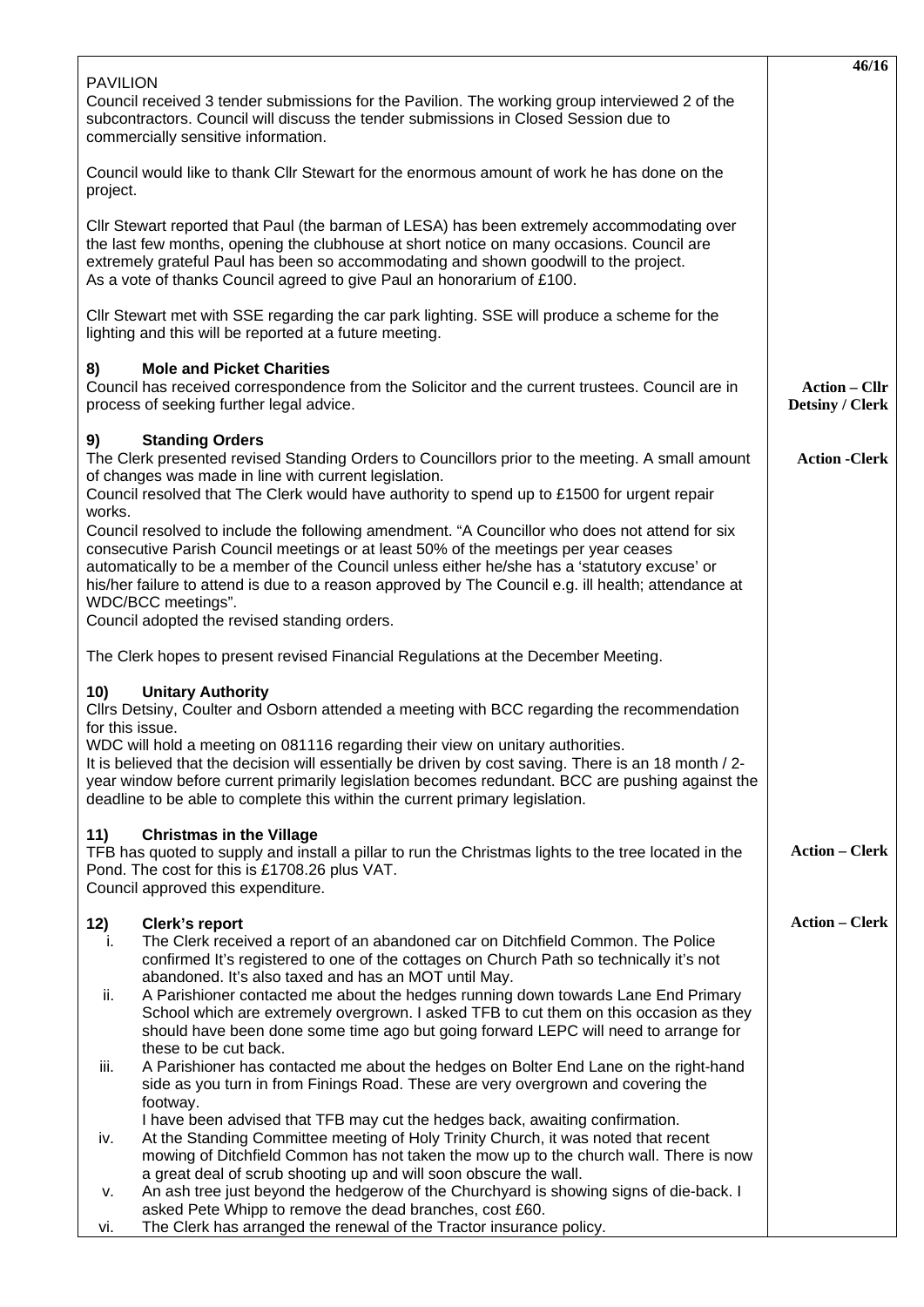| Council has been in contact with WDC regarding the locked gate on Ditchfield Common.<br>vii.                                                                                                      | 47/16                                  |
|---------------------------------------------------------------------------------------------------------------------------------------------------------------------------------------------------|----------------------------------------|
| The Clerk has sent a letter to MP Steve Baker re Precept Referendum principles.<br>viii.                                                                                                          |                                        |
| The Christmas in the Village Event will be on Friday 2 <sup>nd</sup> December 2016 at Lane End<br>ix.<br>Village Hall between 6.30pm and 8.30pm.                                                  |                                        |
| Deirdre Hanson will be working alongside the Clerk at the next meeting in advance of<br>х.                                                                                                        |                                        |
| covering maternity leave.                                                                                                                                                                         |                                        |
|                                                                                                                                                                                                   |                                        |
| <b>Invitations to Meetings, Correspondence &amp; Reports received</b><br>13)<br>Correspondence has been received regarding persistent dog fouling outside a property. Council                     | <b>Action – Clerk</b>                  |
| were extremely sympathetic to this and felt the property owner was being victimised. Council felt                                                                                                 |                                        |
| this should be dealt with by the Police.                                                                                                                                                          |                                        |
| Wycombe District Council has recently been notified by BT of their proposals to permanently                                                                                                       |                                        |
| remove 54 public call boxes in various locations across the District. The phone boxes affected                                                                                                    |                                        |
| are:<br>Jnctn Mount Pleasant Park Lane, Lane End, HP14 3LY                                                                                                                                        |                                        |
| O/S Village Hall, High Street, Lane End, HP14 3JJ                                                                                                                                                 |                                        |
| Due to the low usage of each phone box Council made no objection.                                                                                                                                 |                                        |
|                                                                                                                                                                                                   |                                        |
| 14)<br><b>Matters raised by Councillors</b><br>Cllr Hunt raised a query as to why a patch on North Meadow, Moorend Common hasn't been                                                             | <b>Action - Clerk</b>                  |
| mowed. The Clerk will speak to Katy Dunn regarding this.                                                                                                                                          |                                        |
| Cllr Detsiny reported that he and Cllr Coulter have had a primarily conversation regarding the                                                                                                    |                                        |
| piece of land at the entrance to the playing fields. The owner of the land will come back to                                                                                                      |                                        |
| Council.                                                                                                                                                                                          |                                        |
| Cllr Coulter reported on the widening of the alleyway envelope (footpath 25) and relocation of the<br>fencing. Persimmon Homes put forward a revised scheme to WDC. They advise that as this is a | <b>Action – Cllr</b><br><b>Coulter</b> |
| landscaping scheme they are not consulting the Parish Council. LEPC have been pursuing this for                                                                                                   |                                        |
| over 2 years, Council will make a strong response to this.                                                                                                                                        |                                        |
|                                                                                                                                                                                                   |                                        |
| Planning: To consider new applications and receive Wycombe District Council<br>15)<br><b>Decisions and Appeals</b>                                                                                | <b>Action - Clerk</b>                  |
| <b>New Applications</b>                                                                                                                                                                           |                                        |
| 16/07693/CONSA - Thames Water Utilities, Wheeler End Common - Consultation from under                                                                                                             |                                        |
| section 38 of the Commons Act 2006 to renew existing water main on common land.                                                                                                                   |                                        |
| No objection.                                                                                                                                                                                     |                                        |
| 16/07776/CTREE- Cadmore End House, Cadmore End - Reduce crown by approx 2 metres and                                                                                                              |                                        |
| thin by 20% to Sycamore tree (T1).                                                                                                                                                                |                                        |
| No objection.                                                                                                                                                                                     |                                        |
|                                                                                                                                                                                                   |                                        |
| 16/07927/FUL – Wellwood, Park Lane, Lane End – Construction of part single storey, part two<br>storey side extension to provide 1 x 2 bed dwelling.                                               |                                        |
| No objection.                                                                                                                                                                                     |                                        |
|                                                                                                                                                                                                   |                                        |
| 16/07732/FUL - 15 Oakwood Place, Lane End - Householder application for construction of                                                                                                           |                                        |
| single storey side and rear glass extension.<br>No objection.                                                                                                                                     |                                        |
|                                                                                                                                                                                                   |                                        |
| In accordance with LGA 1972, ss 100 and_Public Bodies (Admission to<br><b>Closed Session:</b>                                                                                                     |                                        |
| meetings) Act 1960                                                                                                                                                                                |                                        |
| i) Multi Use Games Area Tender Submissions<br>16)<br><b>Lane End Playing Fields</b>                                                                                                               |                                        |
| ii) Pavilion Tender Submissions                                                                                                                                                                   |                                        |
| NEXT MEETING: To confirm the next Parish Council Meeting will be held on Monday 5 <sup>th</sup>                                                                                                   |                                        |
| December 2016 in the Sycamore Room.                                                                                                                                                               |                                        |
|                                                                                                                                                                                                   |                                        |
|                                                                                                                                                                                                   |                                        |
| There being no further business the Chairman closed the meeting 20.48.                                                                                                                            |                                        |
|                                                                                                                                                                                                   |                                        |
| Dated                                                                                                                                                                                             |                                        |
|                                                                                                                                                                                                   |                                        |